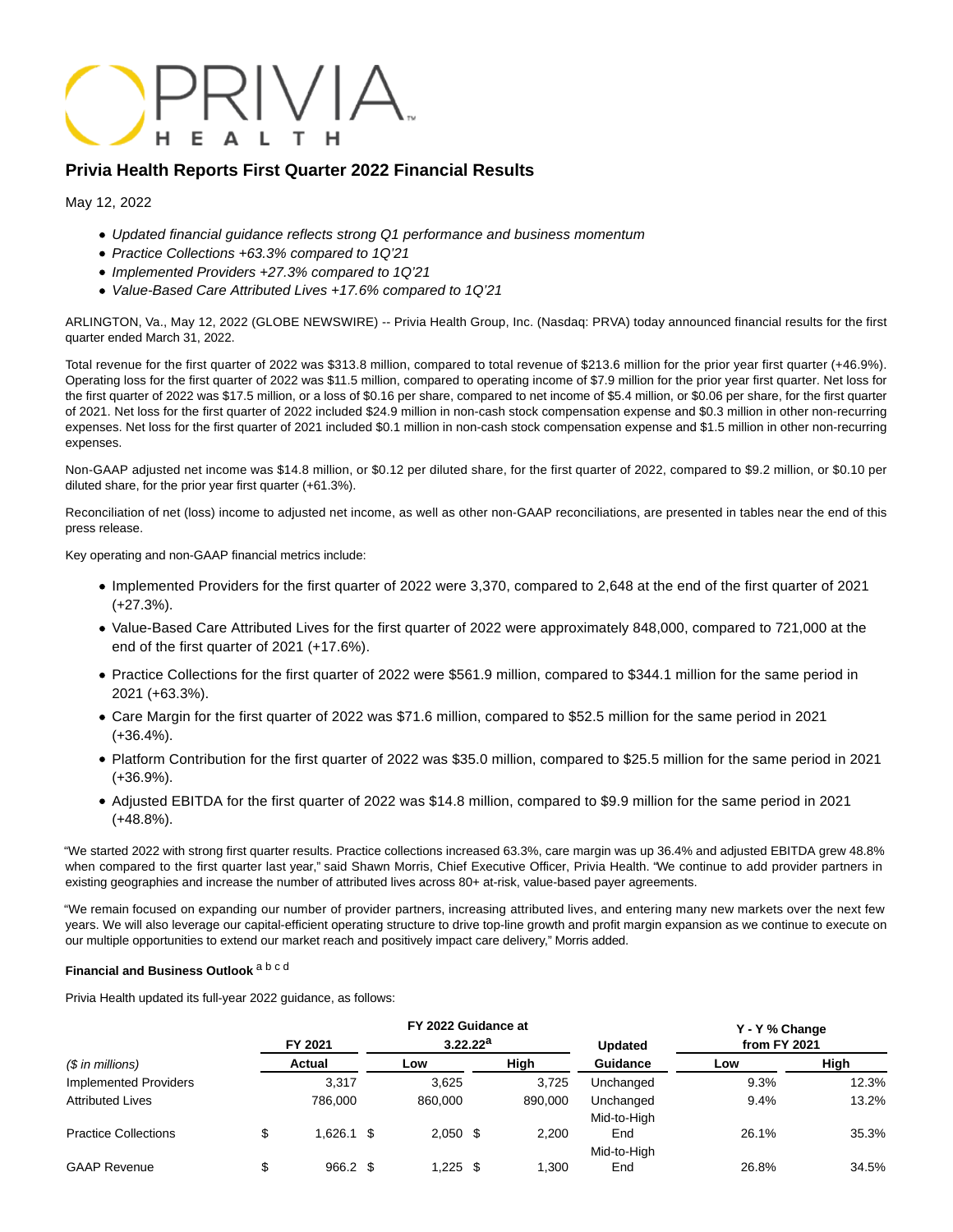|                              |          |        |     | Mid-to-High |       |       |
|------------------------------|----------|--------|-----|-------------|-------|-------|
| Care Margin                  | 238.4 \$ | 280 \$ | 295 | End         | 17.4% | 23.7% |
| <b>Platform Contribution</b> | 107.6 \$ | 130 \$ | 135 | High End    | 20.8% | 25.5% |
| Adjusted EBITDA <sup>C</sup> | 41.4 \$  | 52S    | 56  | High End    | 25.6% | 35.3% |

- 2022 guidance includes only previously announced new market entries.
- Capital expenditures expected to be less than \$1 million in full-year 2022.

a. Management has not reconciled forward-looking non-GAAP measures to their most directly comparable GAAP measures of operating income and net income. This is because the Company cannot predict with reasonable certainty and without unreasonable efforts the ultimate outcome of certain GAAP components of such reconciliations due to market-related assumptions that are not within our control as well as certain legal or advisory costs, tax costs or other costs that may arise. For these reasons, management is unable to assess the probable significance of the unavailable information, which could materially impact the amount of the future directly comparable GAAP measures.

b. See "Key Metrics and Non-GAAP Financial Measures" for more information as to how the Company defines and calculates Implemented Providers, Attributed Lives, Practice Collections, Care Margin, Platform Contribution, and Adjusted EBITDA, and for a reconciliation of the most comparable GAAP measures to Care Margin, Platform Contribution, Adjusted EBITDA, Adjusted Net Income and Adjusted Net Income Per Share.

Certain non-recurring or non-cash expenses will be treated as an add back in the reconciliation of Net Income to Adjusted EBITDA, and the reconciliation of Net Income to Adjusted Net Income and Adjusted Net Income Per Share, the details of which can be found in the Reconciliation schedules near the end of this and in future quarterly financial press releases.

c. Adjusted EBITDA guidance does not add back actual or estimated new market entry and development costs.

d. Any slight variations in totals due to rounding.

#### **Webcast and Conference Call Information**

The Company will host a conference call on May 12, 2022, at 8:30 am ET to discuss these results and management's outlook for future financial and operational performance. The conference call can be accessed via webcast at inpriviahealth.com/news-and-events/events-and-presentations or by dialing 855-940-5315 (929-517-0419 for international participants).

The webcast will be archived and available for replay for on-demand listening shortly after the completion of the call at inpriviahealth.com/newsand-events/events-and-presentations. This news release and the financial statements contained herein, and the slide presentation for the webcast, are also available on the Privia Health Investor Relations website at ir.priviahealth.com.

#### **About Privia Health**

Privia Health<sup>™</sup> is a technology-driven, national physician enablement company that collaborates with medical groups, health plans, and health systems to optimize physician practices, improve patient experiences, and reward doctors for delivering high-value care in both in-person and virtual settings. Our platform is led by top industry talent and exceptional physician leadership, and consists of scalable operations and end-to-end, cloud-based technology that reduces unnecessary healthcare costs, achieves better outcomes, and improves the health of patients and the well-being of providers. For more information, visit priviahealth.com.

#### **Non-GAAP Financial Measures**

The Company reports and discusses its operating results using financial measures consistent with accounting principles generally accepted in the United States ("GAAP"). From time to time, in press releases, financial presentations, earnings conference calls or otherwise, the Company may disclose certain non-GAAP financial measures. The non-GAAP financial measures presented in this press release should not be viewed as alternatives or substitutes for the Company's reported GAAP results. A reconciliation to the most directly comparable GAAP financial measure is set forth in the tables that accompany this release.

The Company believes that the non-GAAP financial measures presented in this press release are relevant and provide useful information to the Company's management, investors, and other interested parties about the Company's operating performance because the measures allow them to understand and compare the Company's actual and expected operating results during the prior, current and future periods in a more consistent manner. The non-GAAP measures presented in this press release may not be comparable to similarly titled measures used by other companies. These non-GAAP financial measures are used in addition to and in conjunction with results presented in accordance with GAAP and reflect an additional way of viewing aspects of the Company's operations that, when viewed with GAAP results and the accompanying reconciliations to corresponding GAAP financial measures, provides a more complete understanding of the results of operations and trends affecting the Company's business. These non-GAAP financial measures should be considered as a supplement to, and not as a substitute for, or superior to financial measures calculated in accordance with GAAP.

### **Safe Harbor Statement**

The financial results in this press release reflect preliminary, unaudited results, which are not final until the Company's Form 10-Q is filed with the Securities and Exchange Commission ("SEC"). This press release contains "forward-looking statements" within the meaning of the U.S. Private Securities Litigation Reform Act of 1995. Such statements relate to our current expectations, projections and assumptions about our business, the economy and future events or conditions. They do not relate strictly to historical or current facts. Forward-looking statements can be identified by words such as "aims," "anticipates," "assumes," "believes," "estimates," "expects," "forecasts," "future," "intends," "likely," "may," "outlook," "plans," "potential," "projects," "seeks," "strategy," "targets," "trends," "will," "would," "could," "should," and variations of such terms and similar expressions and references to guidance, although some forward-looking statements may be expressed differently. In particular, these include statements relating to, among other things: our future actions, business plans, objectives and prospects; and our future operating or financial performance and projections, including our full year guidance for 2022. Factors or events that could cause actual results to differ may emerge from time to time and are difficult to predict. Should known or unknown risks or uncertainties materialize, or should underlying assumptions prove inaccurate, actual results may differ materially from past results and those anticipated, estimated or projected. We caution you not to place undue reliance upon any of these forwardlooking statements.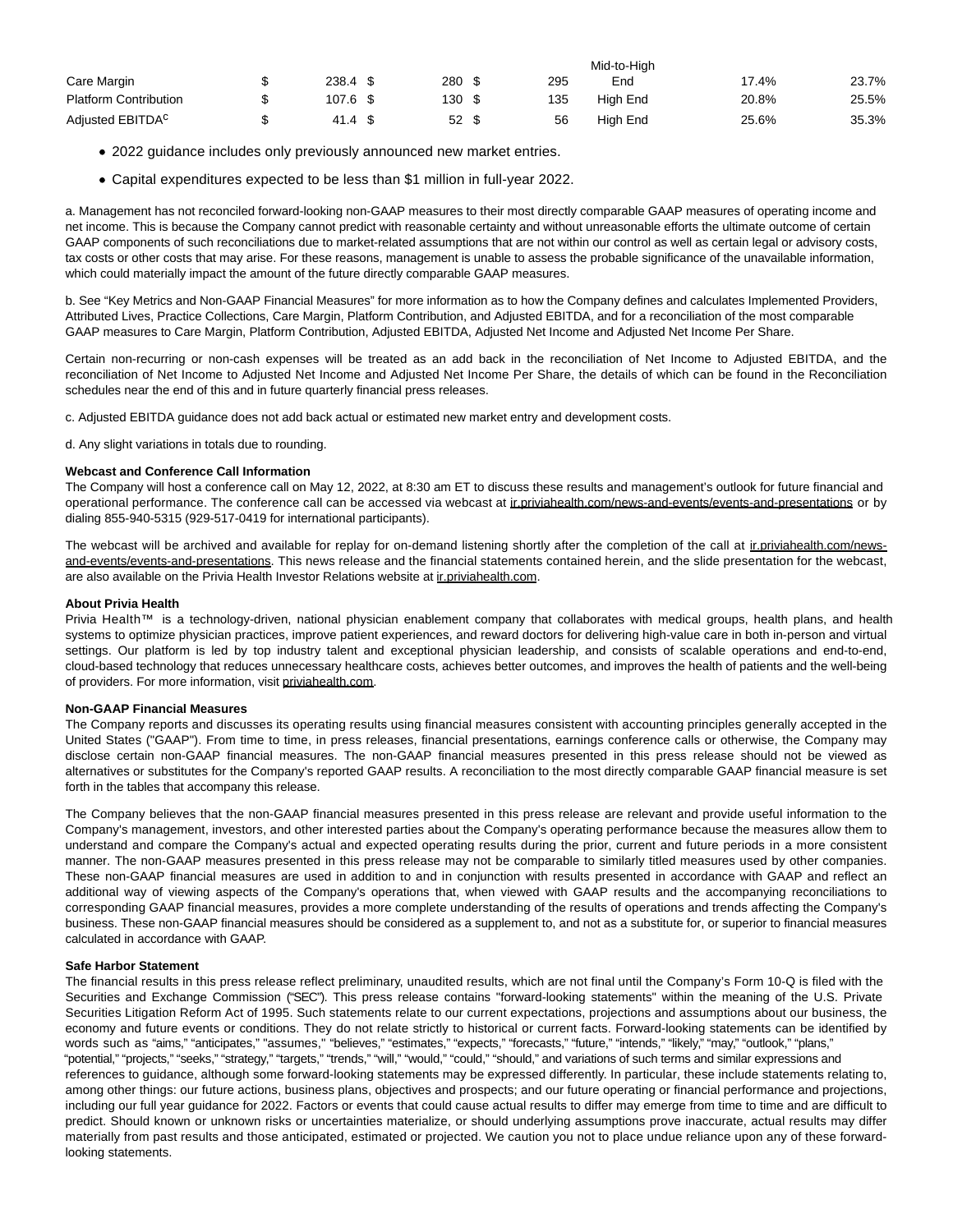Factors related to these risks and uncertainties include, but are not limited to: compliance with applicable healthcare laws and government regulations in the heavily regulated industry in which the Company operates; the Company's dependence on relationships with its medical groups, some of which the Company does not own; the Company's growth strategy, which may not prove viable and the Company may not realize expected results; difficulties implementing the Company's proprietary end-to-end, cloud-based technology solution for Privia physicians and new medical groups; the high level of competition in the Company's industry and the Company's failure to compete and innovate; challenges in successfully establishing a presence in new geographic markets; the Company's reliance on its electronic medical record vendor, which the Privia Technology Solution is integrated and built upon; changes in the payer mix of patients and potential decreases in the Company's reimbursement rates as a result of consolidation among commercial payers; the Company's use, disclosure, and other processing of personally identifiable information, including health information, is subject to the Health Insurance Portability and Accountability Act of 1996 and other federal and state privacy and security regulations; and those factors referenced in "Risk Factors" in the Company's Form 10-K dated and filed with the SEC on March 25, 2022, and the Company's other public filings.

#### **Contact:**

Robert Borchert SVP, Investor & Corporate Communications IR@priviahealth.com 817.783.4841

#### **Privia Health Group, Inc. Condensed Consolidated Statements of Operations (a) Unaudited (in thousands, except share and per share data)**

|                                                                                                        | For the Three Months Ended March<br>31, |             |    |            |
|--------------------------------------------------------------------------------------------------------|-----------------------------------------|-------------|----|------------|
|                                                                                                        |                                         | 2022        |    | 2021       |
| Revenue                                                                                                | \$                                      | 313,801     | \$ | 213,607    |
| Operating expenses:                                                                                    |                                         |             |    |            |
| Provider expense                                                                                       |                                         | 242,187     |    | 161,113    |
| Cost of platform                                                                                       |                                         | 41,272      |    | 26,962     |
| Sales and marketing                                                                                    |                                         | 4,661       |    | 3,184      |
| General and administrative                                                                             |                                         | 36,110      |    | 13,996     |
| Depreciation and amortization                                                                          |                                         | 1,118       |    | 445        |
| Total operating expenses                                                                               |                                         | 325,348     |    | 205,700    |
| Operating (loss) income                                                                                |                                         | (11, 547)   |    | 7,907      |
| Interest expense                                                                                       |                                         | 232         |    | 291        |
| (Loss) income before provision for income taxes                                                        |                                         | (11, 779)   |    | 7,616      |
| Provision for income taxes                                                                             |                                         | 6,308       |    | 2,000      |
| Net (loss) income                                                                                      |                                         | (18,087)    |    | 5,616      |
| Less: (loss) income attributable to non-controlling interests                                          |                                         | (577)       |    | 218        |
| Net (loss) income attributable to Privia Health Group, Inc.                                            |                                         | (17, 510)   | S  | 5,398      |
| Net (loss) income per share attributable to Privia Health Group, Inc. stockholders – basic and diluted |                                         | (0.16)      |    | 0.06       |
| Weighted average common shares outstanding – basic and diluted                                         |                                         | 108,059,064 |    | 95,985,817 |

(a) Any slight variations in totals due to rounding.

#### **Privia Health Group, Inc. Condensed Consolidated Balance Sheets(a) (in thousands)**

|                                           | March 31, 2022 |             |   | December 31.<br>2021 |  |
|-------------------------------------------|----------------|-------------|---|----------------------|--|
| <b>Assets</b>                             |                | (unaudited) |   |                      |  |
| Current assets:                           |                |             |   |                      |  |
| Cash and cash equivalents                 | \$             | 315,928     | S | 320,577              |  |
| Accounts receivable                       |                | 166,238     |   | 117,402              |  |
| Prepaid expenses and other current assets |                | 10,392      |   | 8,697                |  |
| Total current assets                      |                | 492,558     |   | 446,676              |  |
| Non-current assets:                       |                |             |   |                      |  |
| Property and equipment, net               |                | 4.229       |   | 4,502                |  |
| Right-of-use asset                        |                | 9,223       |   | 9,634                |  |
| Intangible assets, net                    |                | 58,926      |   | 59.738               |  |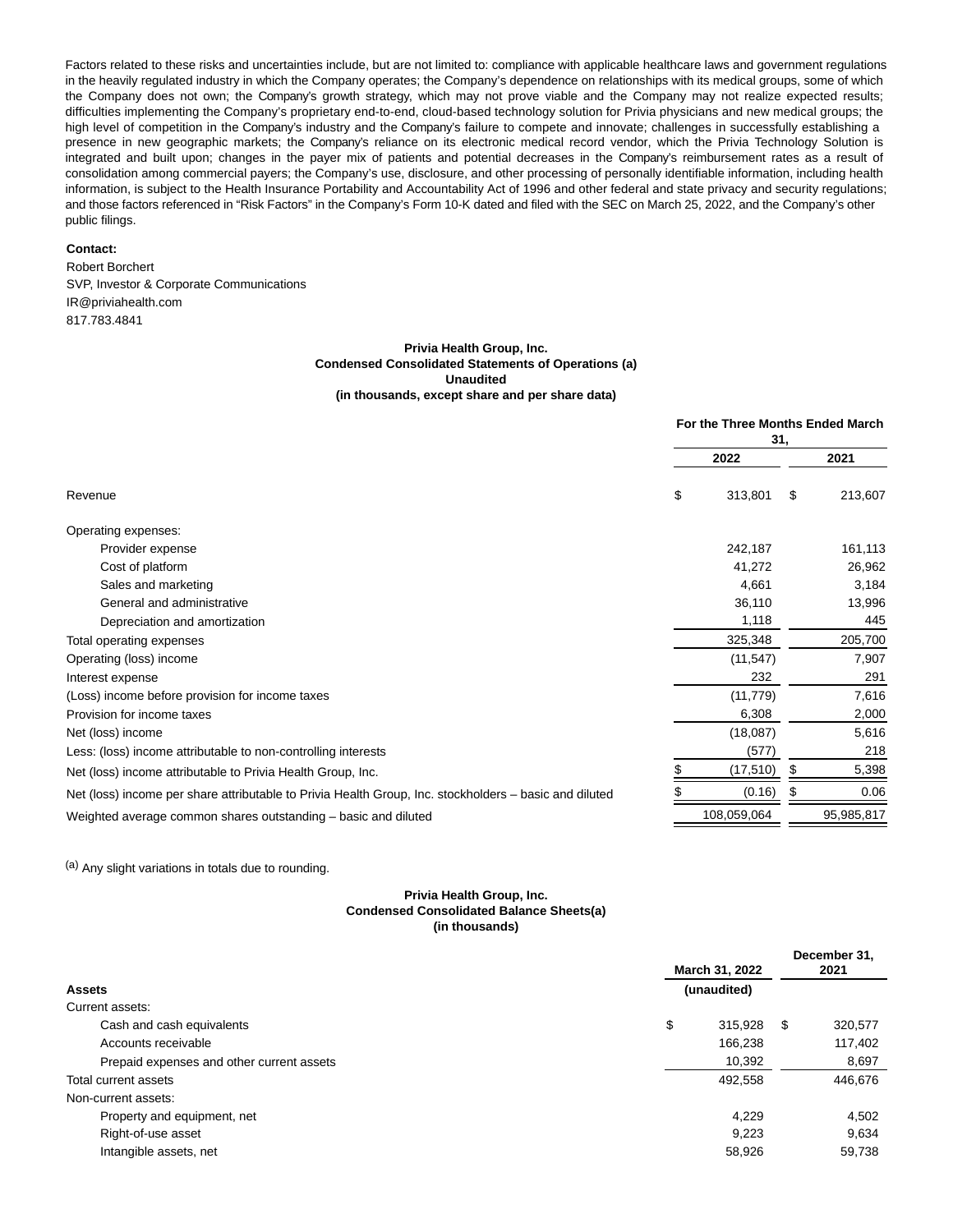| Goodwill                                             |    | 127,938    | 127,938       |
|------------------------------------------------------|----|------------|---------------|
| Deferred tax asset                                   |    | 27,056     | 33,364        |
| Other non-current assets                             |    | 3,253      | 4,521         |
| Total non-current assets                             |    | 230,625    | 239,697       |
| <b>Total assets</b>                                  | S  | 723,183    | \$<br>686,373 |
| Liabilities and stockholders' equity                 |    |            |               |
| Current liabilities:                                 |    |            |               |
| Accounts payable and accrued expenses                | \$ | 44,243     | \$<br>45,985  |
| Provider liability                                   |    | 172,324    | 140,708       |
| Current portion of note payable                      |    | 875        | 875           |
| Operating lease liabilities, current                 |    | 2,911      | 2,893         |
| <b>Total current liabilities</b>                     |    | 220,353    | 190,461       |
| Non-current liabilities:                             |    |            |               |
| Note payable, net of current portion                 |    | 31,507     | 31,688        |
| Operating lease liabilities, non-current             |    | 10.424     | 11,043        |
| Other non-current liabilities                        |    | 3,000      | 3,000         |
| Total non-current liabilities                        |    | 44,931     | 45,731        |
| <b>Total liabilities</b>                             |    | 265,284    | 236,192       |
| Commitments and contingencies                        |    |            |               |
| Stockholders' equity:                                |    |            |               |
| Common stock                                         |    | 1,083      | 1,078         |
| Additional paid-in capital                           |    | 659,577    | 633,902       |
| Accumulated deficit                                  |    | (225, 618) | (208, 108)    |
| Total Privia Health Group, Inc. stockholders' equity |    | 435,042    | 426,872       |
| Non-controlling interest                             |    | 22,857     | 23,309        |
| Total stockholders' equity                           |    | 457,899    | 450,181       |
| Total liabilities and stockholders' equity           | \$ | 723,183    | \$<br>686,373 |
|                                                      |    |            |               |

(a) Any slight variations in totals are due to rounding.

#### **Privia Health Group, Inc. Condensed Consolidated Statements of Cash Flows (a) unaudited**

|                                                                                      |                | For the Three Months Ended March |
|--------------------------------------------------------------------------------------|----------------|----------------------------------|
|                                                                                      | 31.            |                                  |
|                                                                                      | 2022           | 2021                             |
| Cash flows from operating activities                                                 |                |                                  |
| Net (loss) income                                                                    | \$<br>(18,087) | 5,616<br>\$                      |
| Adjustments to reconcile net (loss) income to net cash used in operating activities: |                |                                  |
| Depreciation                                                                         | 306            | 285                              |
| Amortization of intangibles                                                          | 812            | 160                              |
| Amortization of debt issuance costs                                                  | 38             | 38                               |
| Stock-based compensation                                                             | 24,881         | 101                              |
| Deferred tax expense                                                                 | 6,308          | 2,000                            |
| Changes in asset and liabilities:                                                    |                |                                  |
| Accounts receivable                                                                  | (48, 836)      | (17,602)                         |
| Prepaid expenses and other current assets                                            | (1,694)        | 346                              |
| Other non-current assets and right-of-use asset                                      | 1.679          | (7, 191)                         |
| Accounts payable and accrued expenses                                                | (1,742)        | (8, 855)                         |
| Provider liability                                                                   | 31,616         | 16,956                           |
| Operating lease liabilities                                                          | (601)          | 10,932                           |
| Other long-term liabilities                                                          |                | (5,262)                          |
| Net cash used in operating activities                                                | (5,320)        | (2, 476)                         |
| Cash from investing activities                                                       |                |                                  |
| Purchases of property and equipment                                                  | (34)           |                                  |
| Net cash used in investing activities                                                | (34)           |                                  |
| Cash flows from financing activities                                                 |                |                                  |
| Repayment of note payable                                                            | (219)          | (219)                            |
| Proceeds from exercised stock options                                                | 799            |                                  |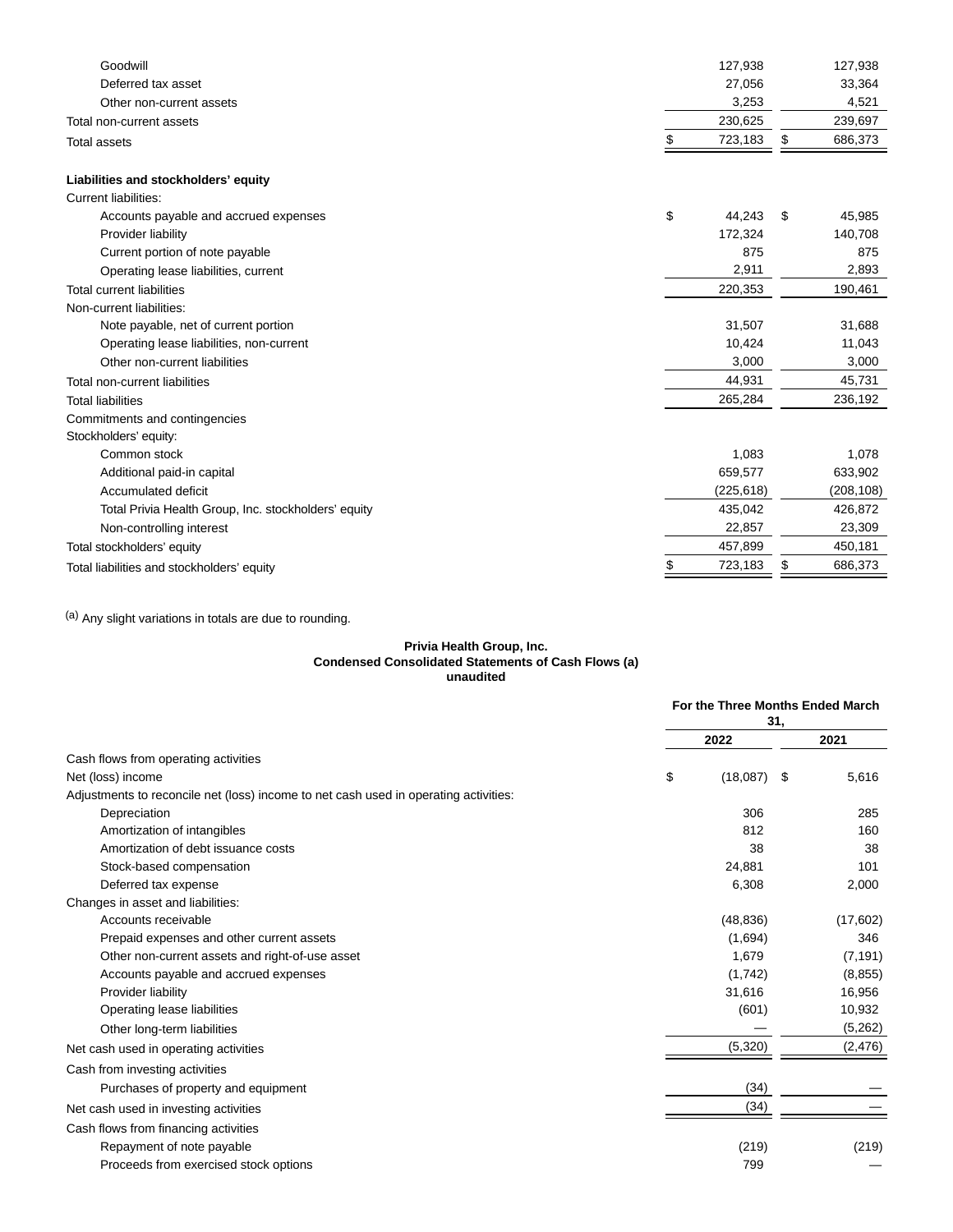| Proceeds from non-controlling interest              | 125     |         |
|-----------------------------------------------------|---------|---------|
| Net cash provided by (used in) financing activities | 705     | (219)   |
| Net decrease in cash and cash equivalents           | (4,649) | (2,695) |
| Cash and cash equivalents at beginning of period    | 320,577 | 84,633  |
| Cash and cash equivalents at end of period          | 315,928 | 81,938  |
| Supplemental disclosure of cash flow information:   |         |         |
| Interest paid                                       | 368     | 308     |
| Income taxes paid                                   | (95)    |         |
|                                                     |         |         |

(a) Any slight variations in totals are due to rounding.

### **Key Metrics and Non-GAAP Financial Measures**

Privia Health reviews a number of operating and financial metrics, including the following key metrics and non-GAAP financial measures, to evaluate the Company's business, measure performance, identify trends affecting the Company's business, formulate business plans, and make strategic decisions.

### **Key Metrics(a)**

|                                                            | For the Three Months Ended<br>March 31. |          |  |         |
|------------------------------------------------------------|-----------------------------------------|----------|--|---------|
| (unaudited; \$ in millions)                                |                                         | 2022     |  | 2021    |
| Implemented Providers (as of end of period) <sup>(1)</sup> |                                         | 3.370    |  | 2,648   |
| Attributed Lives (as of end of period) <sup>(2)</sup>      |                                         | 848,000  |  | 721,000 |
| Practice Collections <sup>(3)</sup>                        | \$                                      | 561.9 \$ |  | 344.1   |

 $<sup>(1)</sup>$ Implemented Providers is defined as the total of all service professionals on Privia Health's platform at the end of a given period who are</sup> credentialed by Privia Health and billed for medical services, in both Owned and Non-Owned Medical Groups during that period.

<sup>(2)</sup>Attributed Lives are defined as any patient that a payer deems attributed to Privia Health, in both Owned and Non-Owned Medical Groups, to deliver care as part of a Value Based Care arrangement. Attributed lives include patients who have selected one of Privia Health's owned or Non-Owned Medical Groups as their provider of primary are services as of the end of a particular period.

 $(3)$ Practice Collections are defined as the total collections from all practices in all markets and all sources of reimbursement that the Company receives for delivering care and providing Privia Health's platform and associated services. Practice Collections differ from revenue by including collections from Non-Owned Medical Groups.

(a) Any slight variations in totals are due to rounding.

#### **Non-GAAP Financial Measures (4)(a)**

|                                     | For the Three Months Ended March<br>31. |        |             |  |  |
|-------------------------------------|-----------------------------------------|--------|-------------|--|--|
| (unaudited; \$ in thousands)        | 2022                                    |        | 2021        |  |  |
| Care Margin                         | \$                                      | 71.614 | 52,494<br>S |  |  |
| <b>Platform Contribution</b>        |                                         | 34,965 | 25,532      |  |  |
| <b>Platform Contribution Margin</b> |                                         | 48.8%  | 48.6%       |  |  |
| <b>Adjusted EBITDA</b>              |                                         | 14.801 | 9.947       |  |  |
| Adjusted EBITDA Margin              |                                         | 20.7%  | 18.9%       |  |  |

 $<sup>(4)</sup>$  In addition to results reported in accordance with GAAP, Privia Health discloses Care Margin, Platform Contribution, Platform Contribution margin,</sup> Adjusted EBITDA and Adjusted EBITDA margin, which are non-GAAP financial measures. Each are defined as follows:

• Care Margin is total revenue less the sum of physician and practice expense.

• Platform Contribution is total revenue less the sum of (i) physician and practice expense, (ii) cost of platform, and (iii) stock-based compensation expense included in the cost of platform.

• Platform Contribution margin is platform contribution divided by care margin.

• Adjusted EBITDA is net income (loss) attributable to Privia Health Group, Inc. shareholders and subsidiaries excluding minority interests, provision (benefit) for income taxes, interest income, interest expense, depreciation and amortization, stock-based compensation, severance charges and other nonrecurring expenses.

• Adjusted EBITDA margin is Adjusted EBITDA divided by Care Margin.

(a) Any slight variations in totals are due to rounding.

#### **Reconciliation of Operating (Loss) Income to Care Margin(a)**